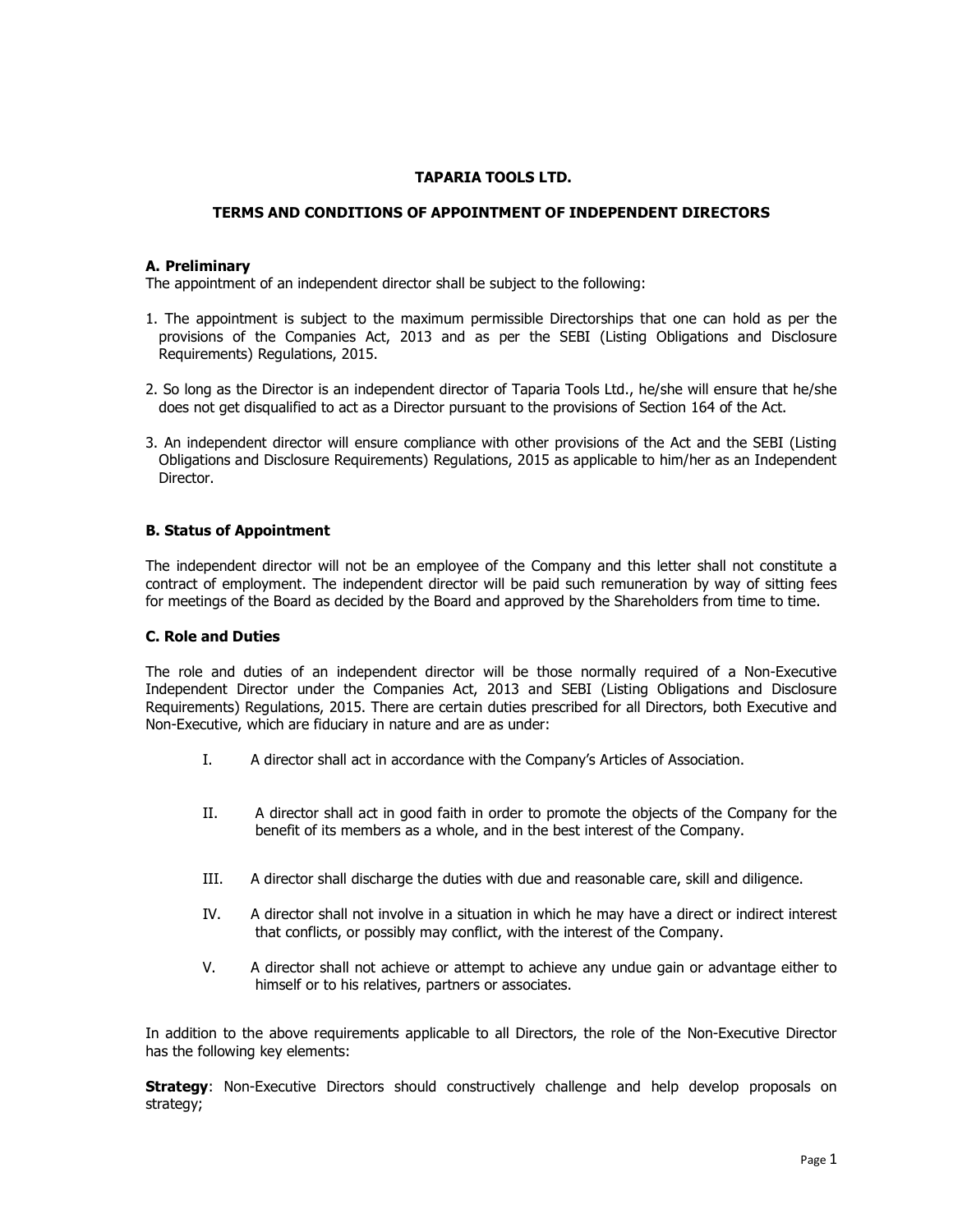Performance: Non-Executive Directors should scrutinise the performance of management in meeting on agreed goals and objectives;

**Risk:** Non-Executive Directors should satisfy themselves on the integrity of financial information and that financial controls and systems of risk management are robust and defensible;

People: Non-Executive Directors are responsible for determining appropriate levels of remuneration of Executive Directors and have a prime role in appointing, and where necessary, removing Executive Directors and in succession planning;

**Reporting:** Non-Executive Directors take responsibility for the processes for accurately reporting on performance and the financial position of Taparia Tools Limited; and

**Compliance:** Non-Executive Directors should keep governance and compliance with the applicable legislation and regulations under review and the conformity of Taparia Tools Limited practices to accepted norms.

An independent director will abide by the guidelines of professional conduct, role, function and duties as an Independent Directors provided in Schedule IV of the Companies Act, 2013 (Copy Enclose).

### D. Performance Evaluation

The reappointment or extension of term of an independent director will be recommended by the Nomination and Remuneration Committee of the Board.

#### E. Remuneration

The annual remuneration of an independent director will be as under:

- 1. The sitting fees presently paid to the Non-Executive Independent Director is Rs. 10,000/- per meeting of the Board and Rs. 5000/- per meeting for committees of the board.
- 2. An independent director will be entitled to reimbursement of expenses incurred by him in connection with attending the Board meetings and in relation to the business of the Company towards hotel accommodation, travelling and other out-of-pocket expenses.

# F. Training

An independent director will be entitled to the benefit of a training program to familiarize himself with the business and affairs of the Company, growth plans, the peculiarities of the industry in which the Company operates, its goals and expectations and long term plans and objectives.

### G. Disclosure of Interest

The Company must include in its Annual Accounts a note of any material interest that a Director may have in any transaction or arrangement that the Company has entered into. Such interest should be disclosed no later than when the transaction or arrangement comes up at a Board meeting so that the minutes may record your interest appropriately and our records are updated. A general notice that you are interested in any contracts with a particular person, firm or company is acceptable.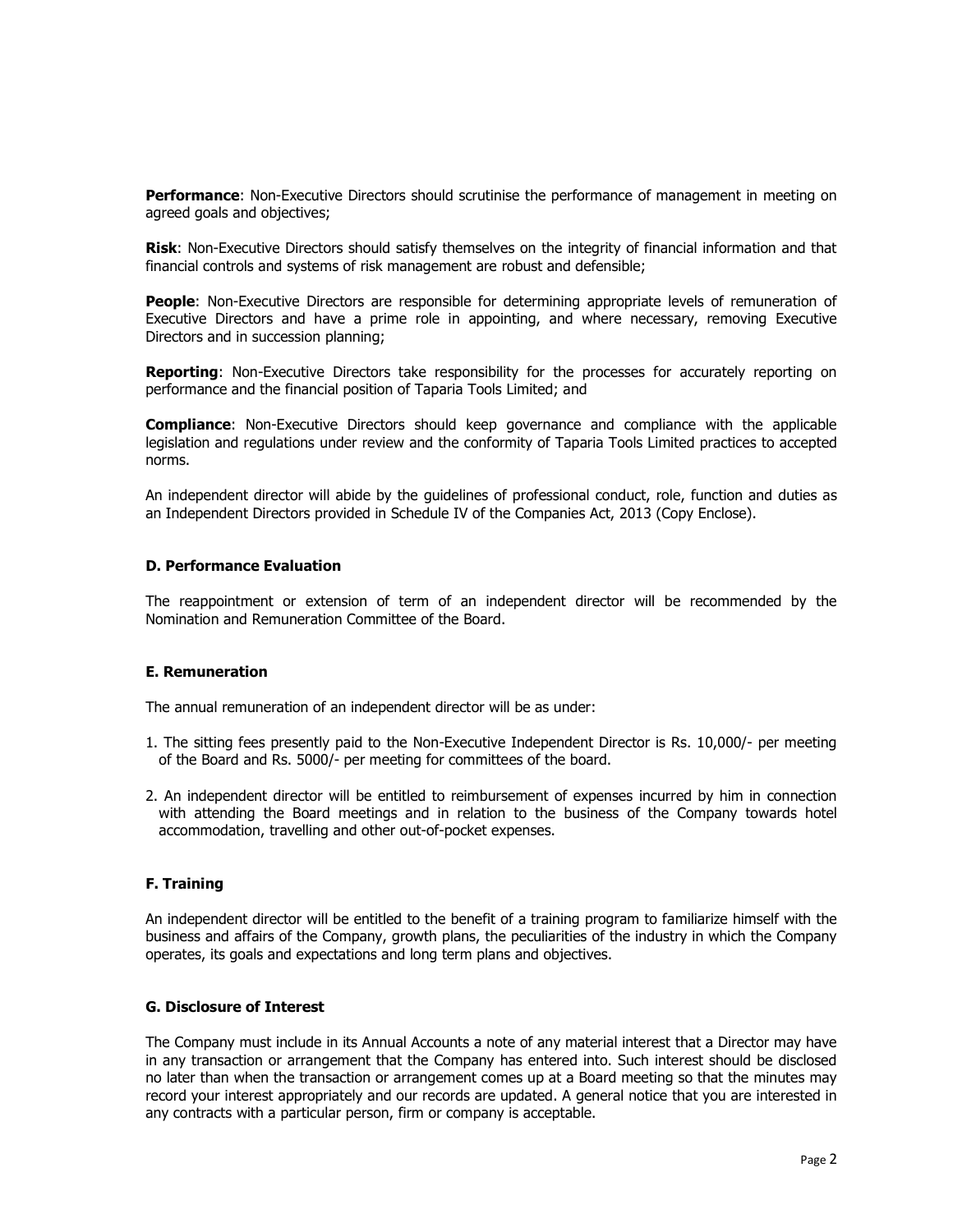# H. Miscellaneous

An independent director will have access to confidential information, whether or not the information is marked or designated as "confidential" or "proprietary", relating to the Company and its business including legal, financial, technical, commercial, marketing and business related records, data, documents, reports, etc., client information, intellectual property rights (including trade secrets & Confidential Information).

An independent director shall use reasonable efforts to keep confidentiality and to not disclose to any third party, such Confidential Information.

Annexure: Guidelines of professional conduct, Role, Function and Duties as an Independent Director (As provided in Schedule IV of the Companies Act, 2013)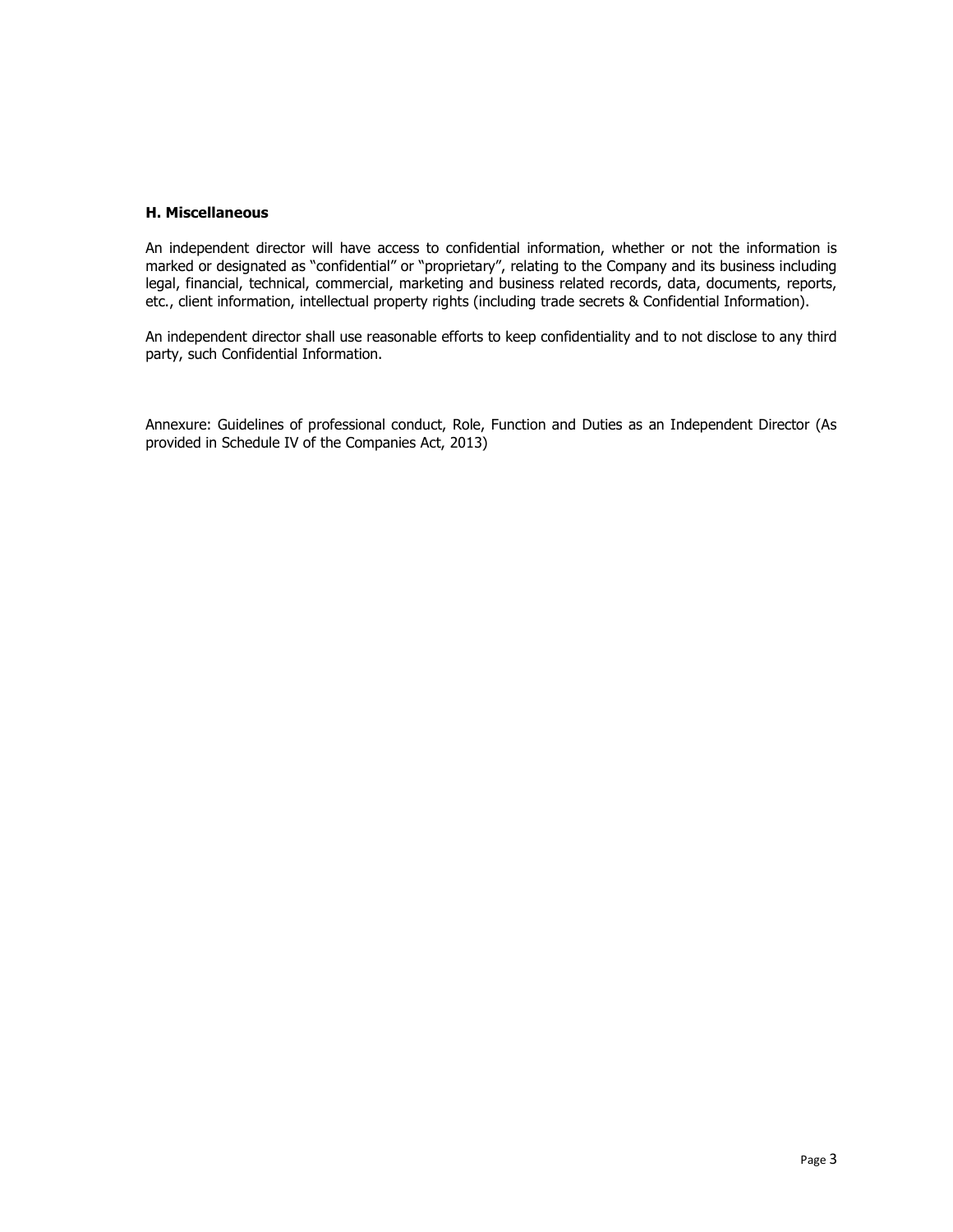# Taparia Tools Limited

# Annexure

# Guidelines of professional conduct, Role, Function and Duties as an Independent Director

#### (As provided in Schedule IV of the Companies Act, 2013) Guidelines for Professional conduct:

1. To uphold ethical standards of integrity and probity;

2. To act objectively and constructively while exercising your duties;

3. To exercise their responsibilities in a bona fide manner in the interest of the Company;

4. To devote sufficient time and attention towards your professional obligations for informed and balanced decision making;

5. To not allow any extraneous considerations that will vitiate their exercise of objective independent judgment in the paramount interest of the Company as a whole, while concurring in or dissenting from the collective judgment of the Board in its decision making;

6. To not abuse their position to the detriment of the Company or its shareholders or for the purpose of gaining direct or indirect personal advantage or advantage for any associated person;

7. To refrain from any action that would lead to loss of their independence;

8. Where circumstances arise which make an independent Director lose his independence, the independent Director must immediately inform the Board accordingly;

9. To assist the Company in implementing the best corporate governance practices.

#### Role and functions:

1. Assist in bringing an independent judgment to bear on the Board's deliberations especially on issues of strategy, performance, risk management, resources, key appointments and standards of conduct.

2. Bring an objective view in the evaluation of the performance of Board and management.

3. Scrutinise the performance of management in meeting agreed goals and objectives and monitor the reporting of performance.

4. Satisfy yourself on the integrity of financial information and that financial controls and systems of risk management are robust and defensible.

5. Safeguard the interests of all stakeholders, particularly the minority shareholders.

6. Balance the conflicting interest of the stakeholders.

7. Determine appropriate levels of remuneration of executive directors, key managerial personnel and senior management and have a prime role in appointing and where necessary recommend removal of executive directors, key managerial personnel and senior management.